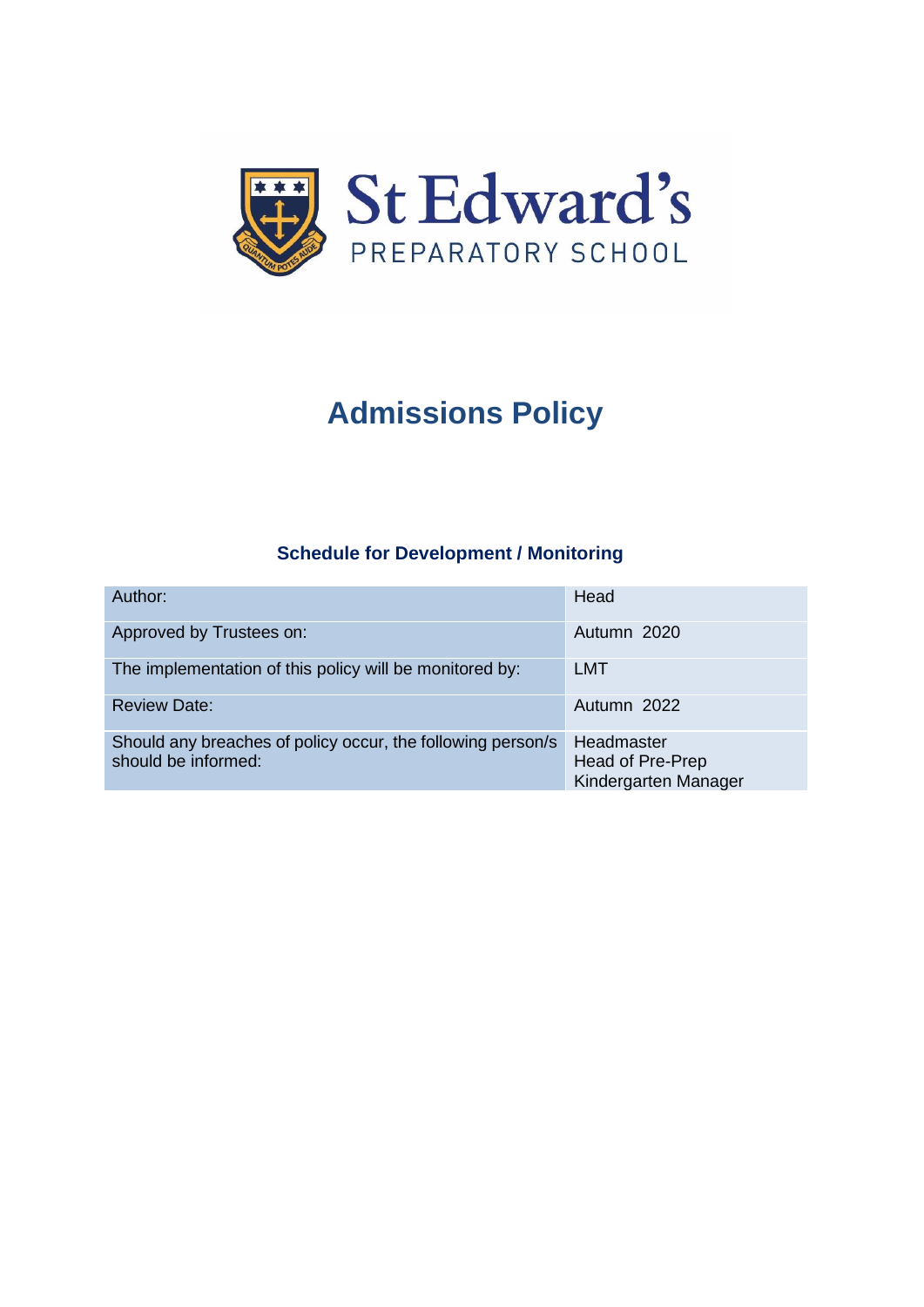## **Introduction**

St Edward's Prep School ('the School') is an independent prep school for girls and boys from 1 – 11 years of age. The School is non-selective at all entry points into the School.

The School accepts children from all backgrounds and a wide range of academic abilities. No applicant will be treated less favourably during the admissions process on the grounds of any of the protected characteristics listed in the Equality Act 2010. The Equality Act 2010 defines these as disability, gender reassignment, pregnancy and maternity, race, religion or belief, gender and sexual orientation.

All admission procedures subscribe to the founding principles of St Edward's School Trust, Cheltenham with due regard to the School's distinctive Roman Catholic ethos set within the Christian tradition. As such, all transactions and relationships are established with full honesty, transparency, courtesy and respect for individual rights. The School has due regard for the *SEND Code 2015* and will comply with its obligations under the Equality Act 2010.

The total numbers of pupils in the School will become a determining factor in admissions in that, without significant expansion of the existing facilities, the School roll can only grow to reasonable limits.

## **Aims**

St Edward's Prep is a mainstream preparatory school preparing its pupils for successful transfer at age 11 to St Edward's Senior and Sixth Form, local selective and independent schools.

Our overriding aim is to ensure that every pupil who joins is capable of accessing the full breadth and depth of the curriculum, both academic and extra-curricular; this forms the basis of our Admissions Policy. While the primary focus is academic, overall we ensure that every child who is educated at the School has a happy and successful time, develops in all subject areas as well as as a person. The School aims to unlock their talents whether previously discovered or not, stretching and challenging pupils in the process.

The School is committed to equal opportunity and seeks to apply its admissions policy fairly and sensitively to all applicants.

This policy can be made in larger print or more accessible format if required.

## **Special Educational Needs and Disability**

The School welcome all applicants irrespective of any learning needs and/or disabilities. However, its facilities (physical and otherwise) for pupils with significant learning needs and/or disabilities are currently limited.

The School is situated on a multi-level site with modern additions and conversions to character buildings set within 45 acres of parkland. This may mean that those with serious mobility problems could find it difficult to access all parts of the School site. The School's Accessibility Plan considers ways in which accessibility to and around School site can be improved for those with a disability.

The School will do all that is reasonable to comply with the Equality Act 2010 so that the School may accommodate the needs of disabled applicants for which, with reasonable adjustments, the School can adequately cater.

The School will do all that is reasonable to ensure the application procedure (and any information about the School) is accessible for disabled applicants and will make such reasonable adjustments as necessary.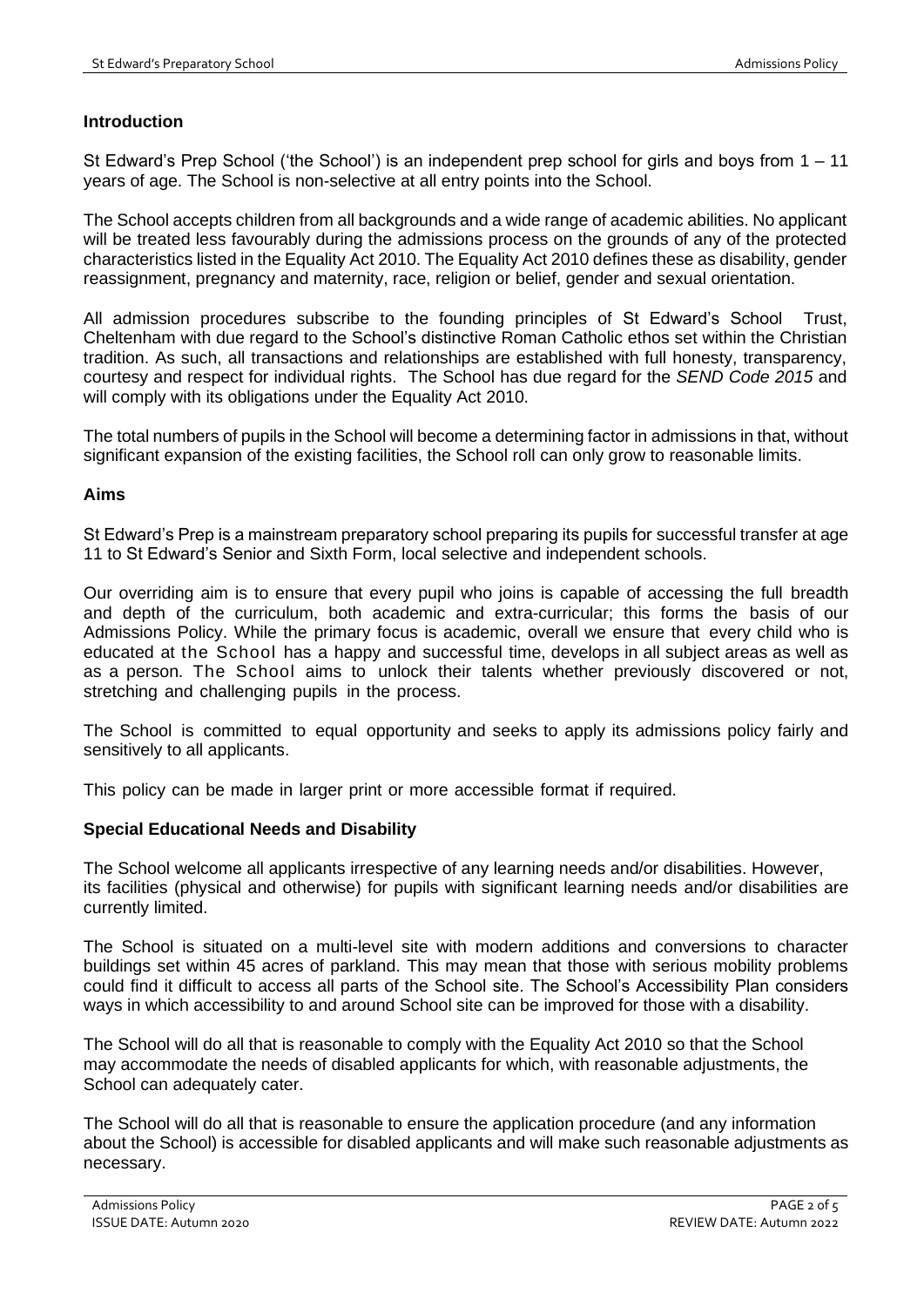Parents must inform the School when submitting the registration form of any special circumstances relating to their child which may affect their child's ability to fully participate in the education provided by the School. The School may request further information, such as a medical certificate and/or a current Educational Psychologist's report that the School considers necessary to make a fair assessment.

The School will consider where appropriate, whether the child may benefit from a personal learning assistant to work on a one to one basis with a child, to enable them to access the School's curriculum and educational provision. This may attract an additional cost to be fully covered by the parents, subject always to the School complying with its obligations under the Equality Act 2010. Offers for admission can be subject to accessing the curriculum.

If, after reasonable adjustments have been considered, the School is unable to adequately cater for the needs of those children with disabilities and/or special educational needs, parents will be informed why an offer of a place will not be made.

## **Condition of Admission**

It is a condition of admission to the School that:

- (a) Any conditions of entry to the School are fulfilled;
- (b) The School receives payment of an acceptance deposit as detailed below;
- (c) The applicant is of appropriate age and maturity;

(d) The School can adequately cater for and meet the needs of any disability and/or special educational needs.

Admission to the School is at the Head's discretion.

# **Priority for Admission**

The School is a Roman Catholic School and designated as a school with religious character. The objective of the governing instrument of the School is to advance the Roman Catholic religion and provide education for children of any creed but with preference to those children of the Roman Catholic faith.

Whilst the School welcomes applications from all families regardless of their faith or religion (including no religion or faith), the School gives priority for admission to children of the Roman Catholic faith. The Roman Catholic faith shall indicate communion with the See of Rome*.*

# **Policy Linkage**

Please also refer to the following policies available on the St Edward's Prep website or via the Admission Office:

- Equal Opportunities Policy
- Accessibility Policy
- Individual Learning Policy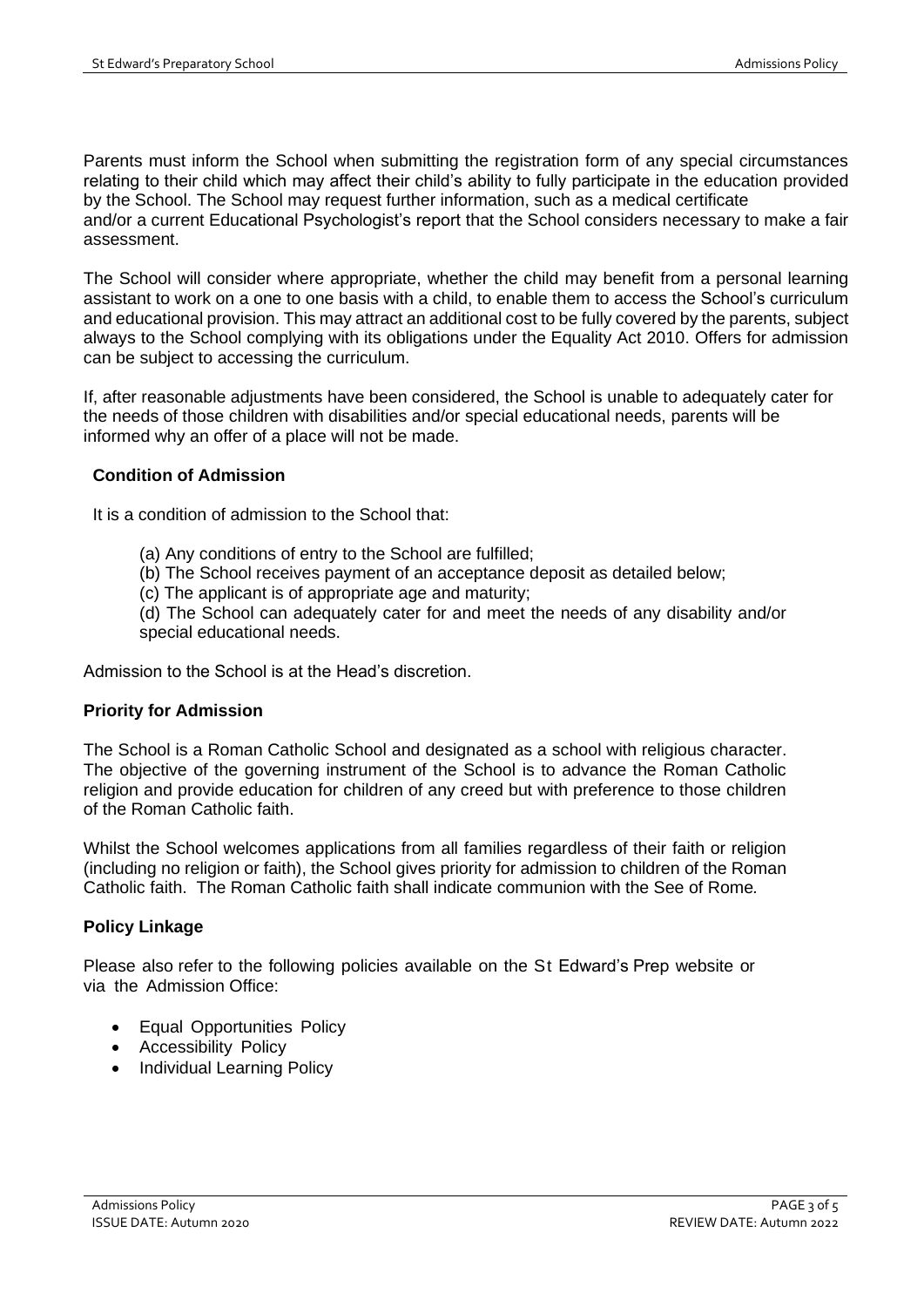## **Admissions Procedure**

The following procedures may be subject to change or alteration due to COVID secure arrangements that must be put in place to protect the safety of staff, pupils and the whole parent community.

1. In order to register an interest in a place at the School, parents must complete a registration form accompanied by payment of a registration fee, which is non-refundable, regardless of whether or not a child is offered a place. The registration form must be sent to the Admissions Office. Parents may register an interest in a place at any time, including prior to any visit to the School. Places are allocated in order of registration date. A registration form is available upon request from the Admissions Office. Registration does not constitute an offer or guarantee of a place.

Following receipt of the registration form, an appointment will be made to visit the School and meet the Head and Admissions Manager. Parents are offered a tour of the School during the school day if possible. Such a visit may or may not include the child, according to parental wishes. It is at this stage that any professional reports which impact on the child's emotional, physical or educational profile must be disclosed to help the School assess the child's needs and any adjustments that may be needed to accommodate the child on taster days and should an offer of a place later be made.

- 2. Parents usually follow up their initial meeting by then arranging a taster day (minimum of two) for their child. The child will join the appropriate year group class and follow the normal routine timetable for that day. Assessments will be administered as appropriate. This is not a selective examination but helps the School determine whether the School is, in fact, the appropriate setting for the child. In the case of children joining EYFS classes, parents are welcome to stay with them for their visit.
- 3. In addition to the Head and Admissions Manager, the staff listed below may have an input into the interview and admissions procedure:
	- Senior Leadership Team Members
	- Individual Learning SENCOs
	- Other relevant teachers or specialists
- 4. Parents are requested to provide the School with current or recent School Reports, any normreferenced standardised assessment results where applicable, a report from the current school Head, and any relevant professional references.
- 5. An offer of a place at the School will be made to those applicants who, after careful consideration, the Head considers are most likely to benefit from what we offer; who appear to match the ethos and standards of the School; whose personal qualities suggest they have the potential to contribute sufficiently to the School community and benefit from the many opportunities that are offered here; those who will benefit from the School's educational provision; and provided the Head considers that the School is able to adequately meet the child's needs.

Where an offer of a place is made, parents may accept the offer by completing and signing